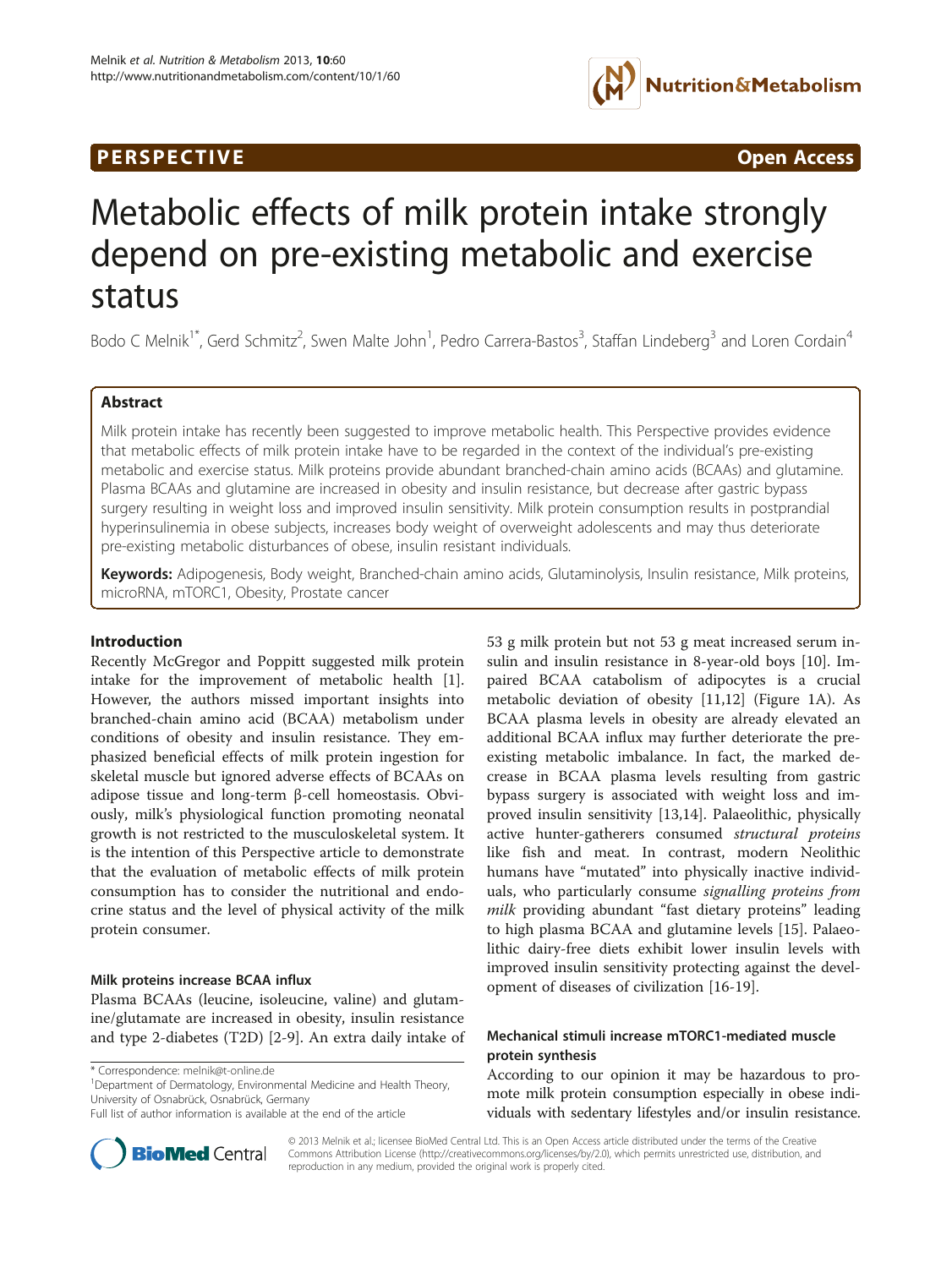<span id="page-1-0"></span>

Although BCAAs are required for mTORC1-dependent muscle protein synthesis [[20,21](#page-3-0)], BCAA intake alone is not sufficient to significantly increase muscle mass. Mechanical stimuli, which activate mTORC1 in myocytes, are of critical importance to cause significant skeletal muscle hypertrophy [\[22,23\]](#page-3-0) (Figure 1B). Intriguingly, eccentric muscle contractions increase mTORC1 activation by phosphorylation of tuberous sclerosis complex-2 (TSC2) associated with the translocation of TSC2 away from the lysosome [\[24\]](#page-3-0). According to a recent model, mTORC1 activation occurs at the lysosome and is mediated through an amino acid-sensing cascade involving RAG GTPases, Ragulator and vacuolar H<sup>+</sup>-ATPase [[25,26](#page-3-0)]. Whey proteins contain highest amounts of BCAAs [[27](#page-3-0)-[29](#page-3-0)]. Whey

protein intake after resistance exercise substantially increased mTORC1 activity in skeletal muscle of healthy young men [\[30](#page-3-0)]. Thus, weight loss and muscle gain in conjunction with increased milk protein intake may only be successful in combination with enhanced physical activity (Figure 1B) [[31](#page-3-0)]. In contrast, additional intake of BCAAs in sedentary obese subjects may further deteriorate metabolic control resulting in hyperinsulinemia, insulin resistance and T2D (Figure 1A).

## Milk protein consumption and postprandial hyperinsulinemia in obesity

Of all animal proteins, whey proteins contain the highest amount of leucine (14% of total amino acids) [\[27](#page-3-0)]. Whey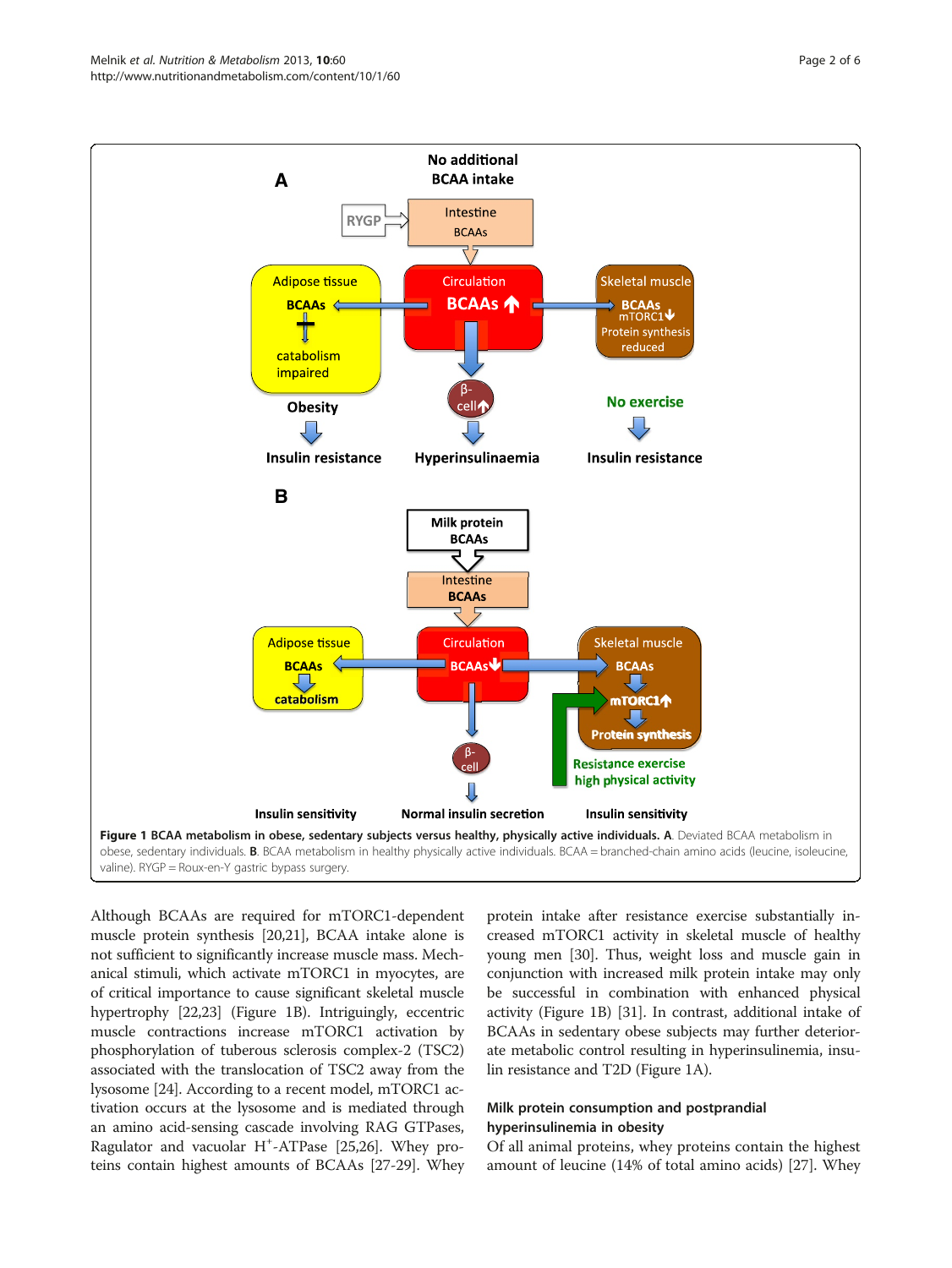proteins are "fast proteins" [[15\]](#page-3-0), that are hydrolysed within minutes in the intestine and immediately increase BCAA levels in the systemic circulation thus functioning like an intravenous administration of amino acids [\[29,](#page-3-0)[32](#page-4-0)]. In healthy lean individuals oral administration of leucine induces postprandial hyperinsulinemia especially in combination with increased glucose intake [\[33,34](#page-4-0)]. In obese subjects, oral administration of leucine induces exaggerated and prolonged postprandial hyperinsulinemia without significant changes of blood glucose levels [[34](#page-4-0)-[36\]](#page-4-0). In children, daily intake of 53 g milk protein, but not of 53 g meat induced hyperinsulinemia and insulin resistance under fasting conditions [[10](#page-3-0)]. In overweight adolescents daily intake of 35 g whey protein or casein significantly increased fasting plasma insulin levels [[37\]](#page-4-0). Thus, there is substantial evidence that increased milk protein consumption in obese individuals persistently over-stimulates insulin secretion, which in the long term may promote early onset of β-cell apoptosis. Milk-stimulated islet cell hyperplasia and β-cell hyperresponsiveness are obviously physiological metabolic effects that promote anabolism and postnatal growth. However, experimental evidence in β-cell  $TSC2^{-/-}$ deficient mice indicates that persistently increased mTORC1-mediated β-cell stimulation from the beginning of postnatal life induced hyperinsulinemia and enhanced β-cell proliferation during adolescence but early onset of β-cell apoptosis with decreased insulin secretion in adulthood [\[38](#page-4-0)].

## Milk consumption, obesity and risk of type 2-diabetes

Milk ingestion is a novel human behaviour introduced by the Neolithic revolution, industrially maximized by widespread refrigeration technology [[39](#page-4-0)]. The NHANES [[40\]](#page-4-0) and the Growing-Up Today Study [[41\]](#page-4-0) observed increased BMI in children and adolescents in association with increased milk consumption. Weight gain associated with increased milk intake has also been observed in healthy adults [\[42\]](#page-4-0). Supplementation of milk protein (either 35 g whey protein, skim milk protein, or casein) to overweight adolescents further increased body weight [[37\]](#page-4-0). Accordingly, chronic leucine supplementation in rats on a high-fat diet further increased body weight [[43\]](#page-4-0). Leucine plays a pivotal role for mTORC1 activation [[44-46](#page-4-0)] including adipocytes [[47,48](#page-4-0)]. Leucyl-tRNA synthetase is another recently identified key mediator for BCAA-induced mTORC1 activation [[49](#page-4-0)]. mTORC1 is a central regulator of adipogenesis linking BCAA abundance to mTORC1-driven obesity [\[50](#page-4-0)]. BMI is a critical determinant for the induction of pubertal growth. Notably, the NHANES study found a correlation between milk consumption in children with increased BMI [[40](#page-4-0)] and early age of menarche [[51](#page-4-0)], a risk factor for the development of obesity, T2D and metabolic syndrome

[[52-56](#page-4-0)]. Milk proteins are enriched in glutamine [\[57](#page-4-0)], the precursor of the glutaminolysis pathway, which plays a crucial role for insulin secretion [[58\]](#page-4-0). Remarkably, glutamate dehydrogenase is allosterically activated by leucine [\[59,60\]](#page-4-0). Thus, leucine- and glutamine overload by high milk protein consumption, may permanently overstimulate insulin secretion and mTORC1 signalling. In fact, elevated plasma levels of BCAAs and glutamate are positively correlated with increased BMI and insulin resistance [[4,7\]](#page-3-0).

## Increased BCAA availability and insulin resistance

There is compelling evidence that amino acid availability regulates S6 kinase and multiple translation factors [\[61](#page-4-0)]. BCAAs by increasing mTORC1-S6K1 signalling act as positive signals for maintenance of protein stores, while inhibiting other actions of insulin at multiple levels [[62](#page-4-0)]. In amino acid-infused humans, over-activation of mTORC1- S6K1 pathway increased inhibitory insulin receptor substrate (IRS)-1 phosphorylation at Ser312, Ser636/639 and Ser1101 resulting in insulin resistance of skeletal muscle [[63](#page-4-0)-[65](#page-4-0)]. Thus, there is substantial evidence that inappropriate activation of mTORC1-S6K1 signalling by amino acids induces insulin resistance, the fundamental metabolic deviation leading to T2D [\[9](#page-3-0)[,63-66\]](#page-4-0). Whey proteins in contrast to meat proteins provide fast hydrolysable BCAAs comparable to a BCAA infusion promoting insulin secretion and insulin resistance, major intrinsic mechanisms of milk signalling [[10](#page-3-0)[,67](#page-4-0)].

## Milk protein consumption and risk of prostate cancer

Nutrition plays an important role in mTORC1-driven cancer development [[26](#page-3-0)[,46,68,69](#page-4-0)]. mTORC1 steers prostate cancer (PCa) initiation and metastasis [\[69\]](#page-4-0). Accumulating evidence links PCa initiation and progression to increased milk protein consumption and milk-mediated activation of mTORC1 [\[70](#page-4-0)]. The European Prospective Investigation into Cancer and Nutrition confirmed that high intake of dairy protein is associated with an increased risk of PCa [[71\]](#page-4-0). A 35 g/day increase in dairy protein intake was associated with an increased risk of PCa of 32% [[71\]](#page-4-0). Furthermore, increased PCa-specific mortality has recently been associated with increased whole milk intake [\[72\]](#page-4-0). In contrast to meat, milk and milk protein fractions contain substantial amounts of exosomal microRNAs, predominantly microRNA-21 [\[73-75](#page-4-0)], that is an oncogenic and adipogenic microRNA [[76,77](#page-4-0)]. Remarkably, addition of commercial milk to PCa cell cultures increased the proliferation of cancer cells by 30% [\[78\]](#page-4-0). Furthermore, commercial milk contains substantial amounts of the let-7 microRNA family [\[75\]](#page-4-0). Notably, it has recently been demonstrated that over-expression of let-7 induced insulin resistance [\[79,](#page-4-0)[80](#page-5-0)].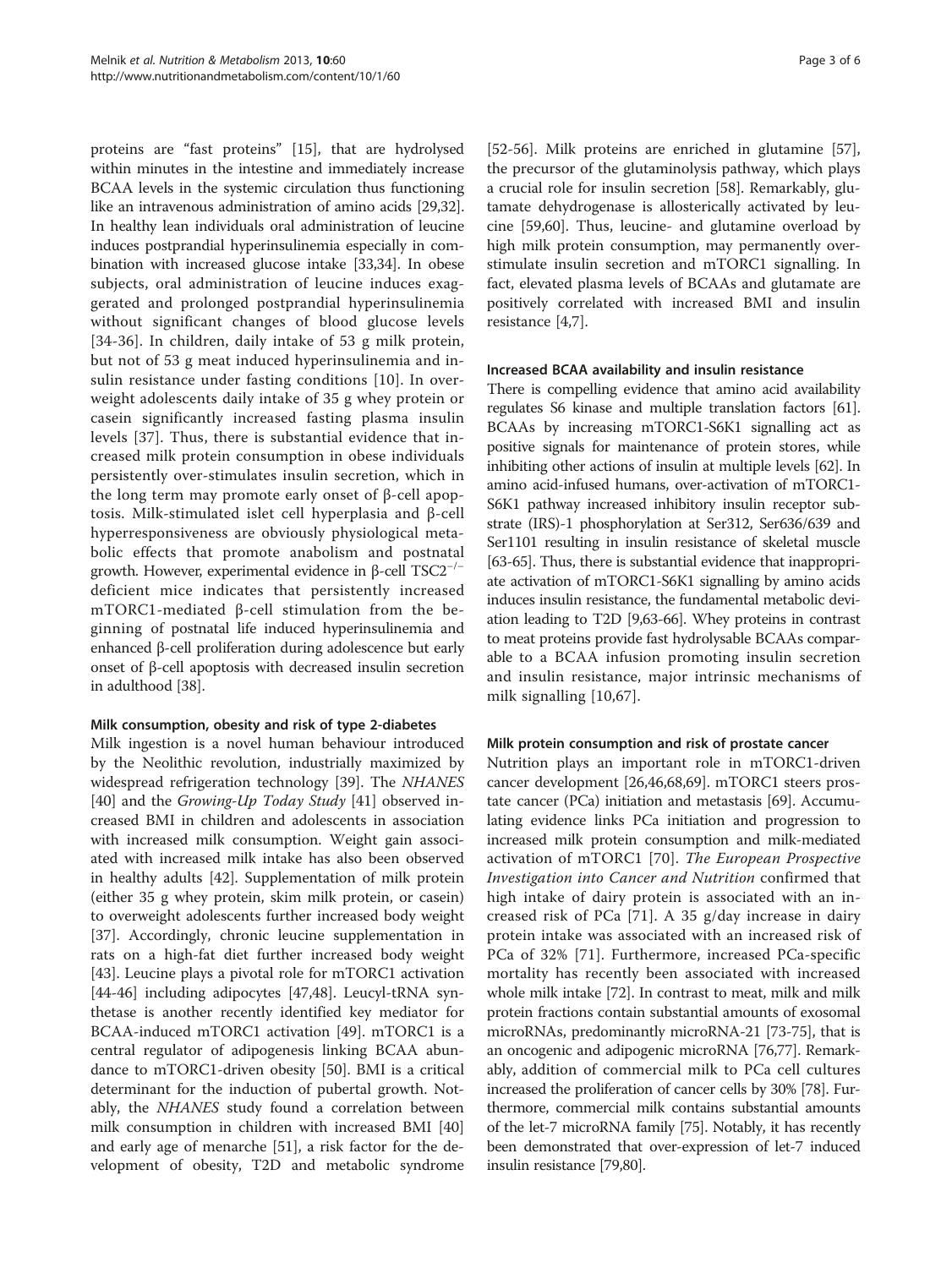#### <span id="page-3-0"></span>Conclusions

There is no evidence that milk proteins *per se* improve metabolic health. In contrast, increased consumption of milk proteins may further impair BCAA metabolism of obese, insulin resistant, sedentary individuals. It is now clear that not calorie restriction but BCAA restriction extends lifespan in Drosophila melanogaster [[81,82\]](#page-5-0). Reduction of BCAA intake with reduced mTORC1 activation explains the metabolic benefits of dietary restriction [[83,84\]](#page-5-0). Persistent leucine-mediated hyperinsulinemia in obesity induced by persistent milk protein consumption may promote an earlier onset of β-cell apoptosis. Epidemiological evidence underlines the association between increased milk intake and higher BMI, increased milk intake and early onset of menarche, and the association of increased BMI as well as early menarche and increased risk of T2D. Thus, we recommend a more careful and restricted use of milk proteins, especially in the setting of pre-existent obesity, insulin resistance as well as sedentary life style.

#### Abbreviations

AA: Amino acids; BCAA: Branched-chain amino acid; GDH: Glutamate dehydrogenase; BMI: Body mass index; microRNA: micro-ribonucleic acid; mTORC1: mechanistic (mammalian) target of rapamycin complex 1; PCa: Prostate cancer; RYGS: Roux-en-Y-gastric bypass surgery; T2D: Type 2 diabetes.

#### Competing interests

BCM, GS, SMJ, PCB, SL and LC have declared no competing interests.

#### Authors' contributions

BCM wrote the manuscript. BCM, GS, SMJ, PCB, SL and LC searched and critically reviewed the literature. All authors read and approved the final manuscript.

#### Author details

<sup>1</sup>Department of Dermatology, Environmental Medicine and Health Theory, University of Osnabrück, Osnabrück, Germany. <sup>2</sup>Institute of Clinical Chemistry and Laboratory Medicine, University Clinics of Regensburg, Regensburg, Germany. <sup>3</sup>Center for Primary Health Care Research, Lund University, Lund, Sweden. <sup>4</sup>Department of Health and Exercise Science, Colorado State University, Fort Collins CO 80523, USA.

#### Received: 16 July 2013 Accepted: 28 September 2013 Published: 2 October 2013

#### References

- McGregor RA, Poppitt SD: Milk protein for improved metabolic health: a review of the evidence. Nutr Metab (Lond) 2013, 10(1):46.
- 2. Adibi SA: Influence of dietary deprivations on plasma concentrations of free amino acids of man. J Appl Physiol 1968, 25:52-57.
- 3. Felig M, Cahill GF Jr: Plasma amino acid levels and insulin secretion in obesity. N Engl J Med 1969, 281:811–816.
- Newgard CB, An J, Bain JR, Muehlbauer MJ, Stevens RD, Lien LF, et al: A branched-chain amino acid-related metabolic signature that differentiates obese and lean humans and contributes to insulin resistance. Cell Metab 2009, 9:311–326.
- Melnik BC, John SM, Schmitz G: Overstimulation of insulin/IGF-1 signaling by western diet may promote diseases of civilization: lessons learnt from Laron syndrome. Nutr Metab (Lond) 2011, 8:4.
- Melnik BC: Leucine signalling in the pathogenesis of type 2 diabetes and obesity. World J Diabetes 2012, 3(3):38–53.
- 7. McCormack SE, Shaham O, McCarthy MA, Deik AA, Wang TJ, Gerszten RE, et al: Circulating branched-chain amino acid concentrations are associated with

obesity and future insulin resistance in children and adolescents. Pediatr Obes 2013, 8(1):52–61.

- 8. Morris C, O'Grada C, Ryan M, Roche HM, Gibney MJ, Gibney ER, et al: The relationship between BMI and metabolomics profiles: a focus on amino acids. Proceed Nutr Soc 2012, 71:634–638.
- Lu J, Xie G, Jia W, Jia W: Insulin resistance and the metabolism of branched-chain amino acids. Front Med 2013, 7(1):53–59.
- 10. Hoppe C, Molgaard C, Vaag A, Barkholt V, Michaelsen KF: High intakes of milk, but not meat, increase s-insulin and insulin resistance in 8-year-old boys. Eur J Clin Nutr 2005, 59(3):393–398.
- 11. Lackey DE, Lynch CJ, Olson KC, Mostaedi R, Ali M, Smith WH, et al: Regulation of adipose branched-chain amino acid catabolism enzyme expression and cross-adipose amino acid flux in human obesity. Am J Physiol Endocrinol Metab 2013, 304(11):E1175–E1187.
- 12. She P, Van Horn C, Reid T, Hutson SM, Cooney RN, Lynch CJ: Obesityrelated elevations in plasma leucine are associated with alterations in enzymes involved in branched-chain amino acid metabolism. Am J Physiol Endocrinol Metab 2007, 293:E1552-E1563.
- 13. Mutch DM, Fuhrmann JC, Rein D, Wiemer JC, Bouillot JL, Poitou C: Metabolite profiling identifies candidate markers reflecting the clinical adaptations associated with Roux-en-Y gastric bypass surgery. PLoS ONE 2009, 4(11):e7905.
- 14. Laferrere B, Reilly D, Arias S, Swerdlow N, Gorroochurn P, Bawa B, et al: Differential metabolic impact of gastric bypass surgery versus dietary intervention in obese subjects despite identical weight loss. Sci TranlMed 2011, 3:80-82.
- 15. Frühbeck G: Slow and fast dietary proteins. Nature 1998, 391:843-845.
- 16. Lindeberg S, Eliasson M, Lindahl B, Ahrén B: Low serum insulin in traditional Pacific islanders – the Kitava study. Metabolism 1999, 48:1216-1219.
- 17. Eaton SB, Konner M: Paleolithic nutrition. A consideration of its nature and current implications. N Engl J Med 1985, 313:283-289.
- 18. Carrera-Bastos P, Fontes-Villabla M, O'Keefe JH, Lindeberg S, Cordain L: The western diet and lifestyle and diseases of civilization. Res Rep Clin Cardiol 2011, 2:15–35.
- 19. Lindeberg S: Paleolithic diets as model for prevention and treatment of Western disease. Am J Hum Biol 2012, 24:110-115.
- 20. Suryawan A, Davis TA: Regulation of protein synthesis by amino acids in muscle of neonates. Front Biosci 2012, 16:1445–1460.
- 21. Yoshizawa F, Mochizuki S, Sugahara K: Differential dose response of mTOR signaling to oral administration of leucine in skeletal muscle and liver in rats. Biosci Biotech Biochem 2013, 77(4):839–842.
- 22. Hornberger TA, Sukhija KB, Chien S: Regulation of mTOR by mechanically induced signaling events in skeletal muscle. Cell Cycle 2006, 5(13): 1391–1396.
- 23. Hornberger TA: Mechanotransduction and the regulation of mTORC1 signaling in skeletal muscle. Int J Biochem Cell Biol 2011, 43:1267-1276.
- 24. Jacobs BL, You JS, Frey JW, Goodman CA, Gundermann DM, Hornberger TA: Eccentric contractions increase the phosphorylation of tuberous sclerosis complex-2 (TSC2) and alter the targeting of TSC2 and the mechanistic target of rapamycin to the lysosome. J Physiol 2013, 591:4611-4620
- 25. Jewell JL, Russell RC, Guan KL: Amino acid signalling upstream of mTOR. Nat Rev Mol Cell Biol 2013, 14:133–139.
- 26. Kim SG, Buel GR, Blenis J: Nutrient regulation of the mTOR complex 1 signaling pathway. Mol Cells 2013, 35:463-473.
- 27. Millward DJ, Layman DK, Tomé D, Schaafsma G: Protein quality assessment: impact of expanding understanding of protein and amino acid needs for optimal health. Am J Clin Nutr 2008, 87:1576S-1581S.
- 28. Hall WL, Millward DJ, Long SJ, Morgan LM: Casein and whey exert different effects on plasma amino acid profiles, gastrointestinal hormone secretion and appetite. Br J Nutr 2003, 89(2):239-248.
- 29. Boirie Y, Dangin M, Gachon P, Vasson MP, Maubois JL, Beaufrère B: Slow and fast dietary proteins differently modulate postprandial protein accretion. Proc Natl Acad Sci U S A 1997, 94(26):14930–14935.
- 30. Farnfield MM, Carey KA, Gran P, Trenerry MK, Cameron-Smith D: Whey protein ingestion activates mTOR-dependent signalling after resistance exercise in young men: a double-blinded randomized controlled trial. Nutrients 2009, 1:263–275.
- 31. Josse AR, Atkinson SA, Tarnopolsky MA, Phillips SM: Increased consumption of dairy foods and protein during diet- and exercise- induced weight loss promotes fat mass loss and lean mass in overweight and obese premenopausal women. J Nutr 2011, 141:1626–1634.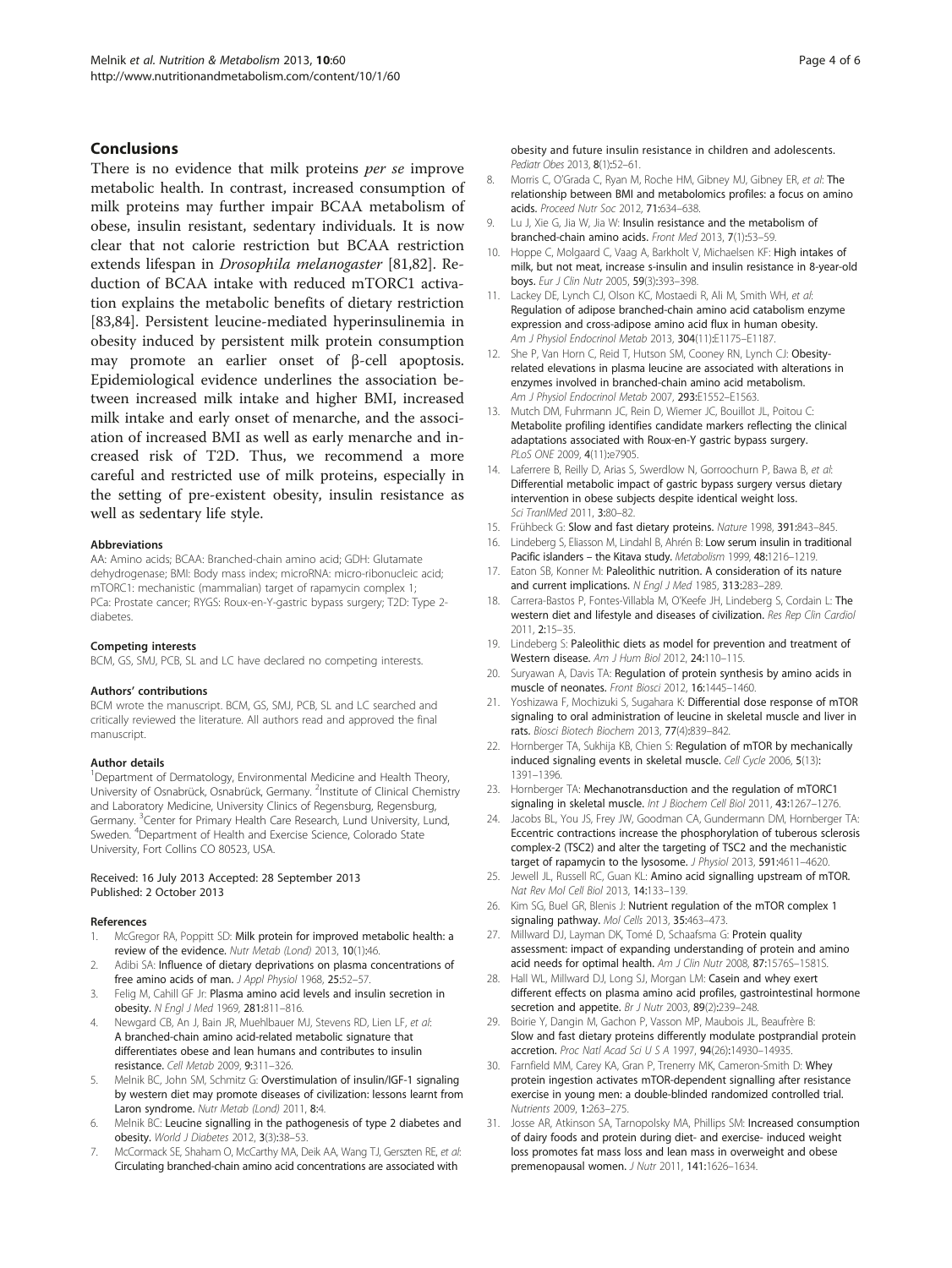- <span id="page-4-0"></span>32. Nilsson M, Holst JJ, Björck IE: Metabolic effects of amino acid mixtures and whey protein in healthy subjects: studies using glucose-equivalent drinks. Am J Clin Nutr 2007, 85:996–1004.
- 33. DiGeorge AM, Auerbach VH, Mabry CC: Elevated serum insulin associated with leucine-induced hypoglycaemia. Nature 1960, 188:1036–1037.
- 34. Loridan L, Sadeghi-Nejad A, Senior B: Hypersecretion of insulin after the administration of L-leucine to obese children. J Pediatr 1971, 78:53–58.
- 35. Kalogeropoulou D, LaFave L, Schweim K, Gannon MC, Nuttall FQ: Leucine, when ingested with glucose, synergistically stimulates insulin secretion and lowers blood glucose. Metabolism 2008, 57:1747–1752.
- 36. Johnson S, Karam JH, Levin SR, Grodsky GM, Forsham PH: Hyperinsulin response to oral leucine in obesity and acromegaly. J Clin Endocrinol Metab 1973, 37:431–435.
- 37. Arnberg K, Mølgaard C, Michaelsen KF, Jensen SM, Trolle E, Larnkjær A: Skim milk, whey, and casein increase body weight and whey and casein increase the plasma C-peptide concentration in overweight adolescents. J Nutr 2012, 142:2083–2090.
- 38. Shigeyama Y, Kobayashi T, Kido Y, Hashimoto N, Asahara SI, Matsuda T, et al: Biphasic response of pancreatic β-cell mass to ablation of tuberous sclerosis complex 2 in mice. Mol Cell Biol 2008, 28:2971–2979.
- 39. Wiley AS: Cow milk consumption, insulin-like growth factor-I, and human biology: a life history approach. Am J Hum Biol 2012, 24:130-138.
- 40. Wiley AS: Dairy and milk consumption and child growth: is BMI involved? An analysis of NHANES 1999–2004. Am J Hum Biol 2010, 22:517–525.
- 41. Berkey CS, Rockett HH, Willett WC, Colditz GA: Milk, dairy fat, dietary calcium, and weight gain. Arch Pediatr Adolesc Med 2005, 159:543–550.
- 42. Barr SI, McCarron DA, Heany RP, Dawson-Highes B, Berga SL, Stern JS, et al: Effects of increased consumption of fluid milk on energy and nutrient intake, body weight, and cardiovascular risk factors in healthy older adults. J Am Diet Assoc 2000, 100:810–817.
- 43. Li X, Wang X, Liu R, Ma Y, Guo H, Hao L, et al: Chronic leucine supplementation increases body weight and insulin sensitivity in rats on high-fat diet likely by promoting insulin signalling in insulin-target tissues. Mol Nutr Food Res 2013, 57(6):1067–1079.
- 44. Dodd KM, Tee AR: Leucine and mTORC1: a complex relationship. Am J Physiol Endocrinol Metab 2012, 302:E1329–E1342.
- 45. Foster KG, Fingar DC: Mammalian target of rapamycin (mTOR): conducting the cellular signaling symphony. J Biol Chem 2010, 285 (19):14071–14077.
- 46. Zoncu R, Efeyan A, Sabatini DM: mTOR: from growth signal integration to cancer, diabetes and ageing. Nat Rev Mol Cell Biol 2011, 12:21–35.
- 47. Fox HL, Pham PT, Kimball SR, Jefferson LS, Lynch CJ: Amino acid effects on translational repressor 4E–BP1 are mediated primarily by L-leucine in isolated adipocytes. Am J Physiol 1998, 275:C1232–C1238.
- 48. Pham PT, Heydrick SJ, Fox HL, Kimball SR, Jefferson LS Jr, Lynch CJ: Assessment of cell-signaling pathways in the regulation of mammalian target of rapamycin (mTOR) by amino acids in rat adipocytes. J Cell Biochem 2000, 79:427–441.
- 49. Han JM, Jeong SJ, Park MC, Kim G, Kwon NH, Kim HK, et al: Leucyl-tRNA synthetase is an intracellular leucine sensor for the mTORC1-signaling pathway. Cell 2012, 149:410–424.
- 50. Yoon MS, Zhang C, Sun Y, Schoenherr CJ, Chen J: Mechanistic target of rapamycin (mTOR) controls homeostasis of adipogenesis. J Lipid Res 2013, 54(8):2166–2173.
- 51. Wiley AS: Milk intake and total dairy consumption: associations with early menarche in NHANES 1999-2004. PLoS ONE 2011, 6:e14685.
- 52. Chen L, Zhang C, Yeung E, Ye A, Mumford SL, Wactawski-Wende J, et al: Age at menarche and metabolic markers for type 2 diabetes in premenopausal women: the BioCycle Study. J Clin Endocrinol Metab 2011, 96:E1007–E1012.
- 53. Pierce MB, Kuh D, Hardy R: The role of BMI across the life course in the relationship between age at menarche and diabetes, in a British Birth Cohort. Diabet Med 2012, 29:600–603.
- 54. Conway BN, Shu XO, Zhang X, Xiang YB, Cai H, Li H, et al: Age at menarche, the leg length to sitting height ratio, and risk of diabetes in middle-aged and elderly Chinese men and women. PLoS ONE 2012, 7:e30625.
- 55. Dreyfus JG, Lutsey PL, Huxley R, Pankow JS, Selvin E, Fernández-Rhodes L, et al: Age at menarche and risk of type 2 diabetes among African-American and white women in the Atherosclerosis Risk in Communities (ARIC) study. Diabetologia 2012, 55:2371–2380.
- 56. Stöckl D, Meisinger C, Peters A, Thorand B, Huth C, Heier M, et al: Age at menarche and its association with the metabolic syndrome and its components: results from the KORA F4 study. PLoS ONE 2011, 6:e26076.
- 57. Sindavikengera S, Xia WS: Nutritional evaluation of casein and whey proteins and their hydrolysates from Protamex. J Zhejiang Univ SCIENCE B 2006, 7(2):90–98.
- 58. Carobbio S, Ishihara H, Fernandez-Pascual S, Bartley C, Martin-Del-Rio R, Maechler P: Insulin secretion profiles are modified by overexpression of glutamate dehydrogenase in pancreatic islets. Diabetologica 2004, 47:266–276.
- 59. Yielding KL, Tomkins GM: An effect of L-leucine and other essential amino acids on the structure and activity of glutamic dehydrogenase. Proc Natl Acad Sci USA 1961, 47:983–989.
- 60. Li M, Li C, Allen A, Stanley CA, Smith TJ: The structure and allosteric regulation of mammalian glutamate dehydrogenase. Arch Biochem Biophys 2012, 519(2):69–80.
- 61. Wang X, Campbell LE, Miller CM, Proud CG: Amino acid availability regulates p70 S6 kinase and multiple translation factors. Biochem J 1998, 334:261–267.
- 62. Patti ME, Brambilla E, Luzi L, Landaker EJ, Kahn CR: Bidirectional modulation of insulin action by amino acids. J Clin Invest 1998, 101:1519–1529.
- 63. Krebs M, Krssak M, Bernroider E, Anderwald C, Brehm A, Meyerspeer M, et al: Mechanism of amino acid-induced skeletal muscle insulin resistance in humans. Diabetes 2002, 51:599–605.
- 64. Tremblay F, Krebs M, Dombrowski L, Brehm A, Bernroider E, Roth E, et al: Overactivation of S6 kinase 1 as a cause of human insulin resistance during increased amino acid availability. Diabetes 2005, 54:2674–2684.
- Tremblay F, Brulé S, Um SH, Masuda K, Roden M, Sun XJ, et al: Identification of Ser-1101 as a target of S6K1 in nutrient- and obesity-induced insulin resistance. Proc Natl Acad Sci U S A 2007, 104:14056–14061.
- 66. Shah OJ, Wang Z, Hunter T: Inappropriate activation of the TSC/Rheb/ mTOR/S6K cassette induces IRS1/2 depletion, insulin resistance, and cell survival deficiencies. Curr Biol 2004, 14:1650-1656.
- 67. Melnik BC, John SM, Schmitz G: Milk is not just food but most likely a genetic transfection system activating mTORC1 signalling for postnatal growth. Nutr J 2013, 12:103.
- 68. Pópulo H, Lopes JM, Soares P: The mTOR signalling pathway in human cancer. Int J Mol Sci 2012, 13:1886-1918.
- 69. Hsieh AC, Liu Y, Edlind MP, Ingolia NT, Janes MR, Sher A, et al: The translational landscape of mTOR signaling steers cancer initiation and metastasis. Nature 2012, 485(7396):55–61.
- 70. Melnik BC, John SM, Carrera-Bastos P, Cordain L: The impact of cow's milk-mediated mTORC1-signalling in the initiation and progression of prostate cancer. Nutr Metab (Lond) 2012, 9(1):74.
- 71. Allen NE, Key TJ, Appleby PN, Travis RC, Roddam AW, Tjonneland A, et al: Animal foods, protein, calcium and prostate cancer risk: the European Prospective Investigation into Cancer and Nutrition. Br J Cancer 2008, 98:1574–1581.
- 72. Song Y, Chavarro JE, Cao Y, Qiu W, Mucci L, Sesso HD, et al: Whole milk intake is associated with prostate cancer-specific mortality among U.S. male physicians. J Nutr 2013, 143(2):189–196.
- 73. Chen X, Gao C, Li H, Huang L, Sun Q, Dong Y, et al: Identification and characterization of microRNAs in raw milk during different periods of lactation, commercial fluid, and powdered milk products. Cell Res 2010, 20:1128–1137.
- 74. Izumi H, Kosaka N, Shimizu T, Sekine K, Ochiya T, Takase M: Bovine milk contains microRNA and messenger RNA that are stable under degradative conditions. J Dairy Sci 2012, 95:4831-4841.
- 75. Izumi H, Kosala N, Shimizu T, Sekine K, Ochiya T, Takase M: Purification of RNA from milk whey. Methods Mol Biol 2013, 1024:191–201.
- 76. Becker Buscaglia LE, Li Y: Apoptosis and the target genes of miR-21. Chin J Cancer 2011, 30:371–380.
- 77. Kim YJ, Hwang SJ, Bae YC, Jung JS: Mir-21 regulates adipogenic differentiation through the modulation of TGF-β signalling in mesenchymal stem cells derived from human adipose tissue. Stem Cells 2009, 27:3093–3102.
- Tate PL, Bibb R, Larcom LL: Milk stimulates growth of prostate cancer cells in culture. Nutr Cancer 2011, 63(8):1361–1366.
- 79. Zhu H, Shyh-Chang N, Segrè AV, Shinoda G, Shah SP, Einhorn WS, et al: The Lin28/let-7 axis regulates glucose metabolism. Cell 2011, 147:81–94.